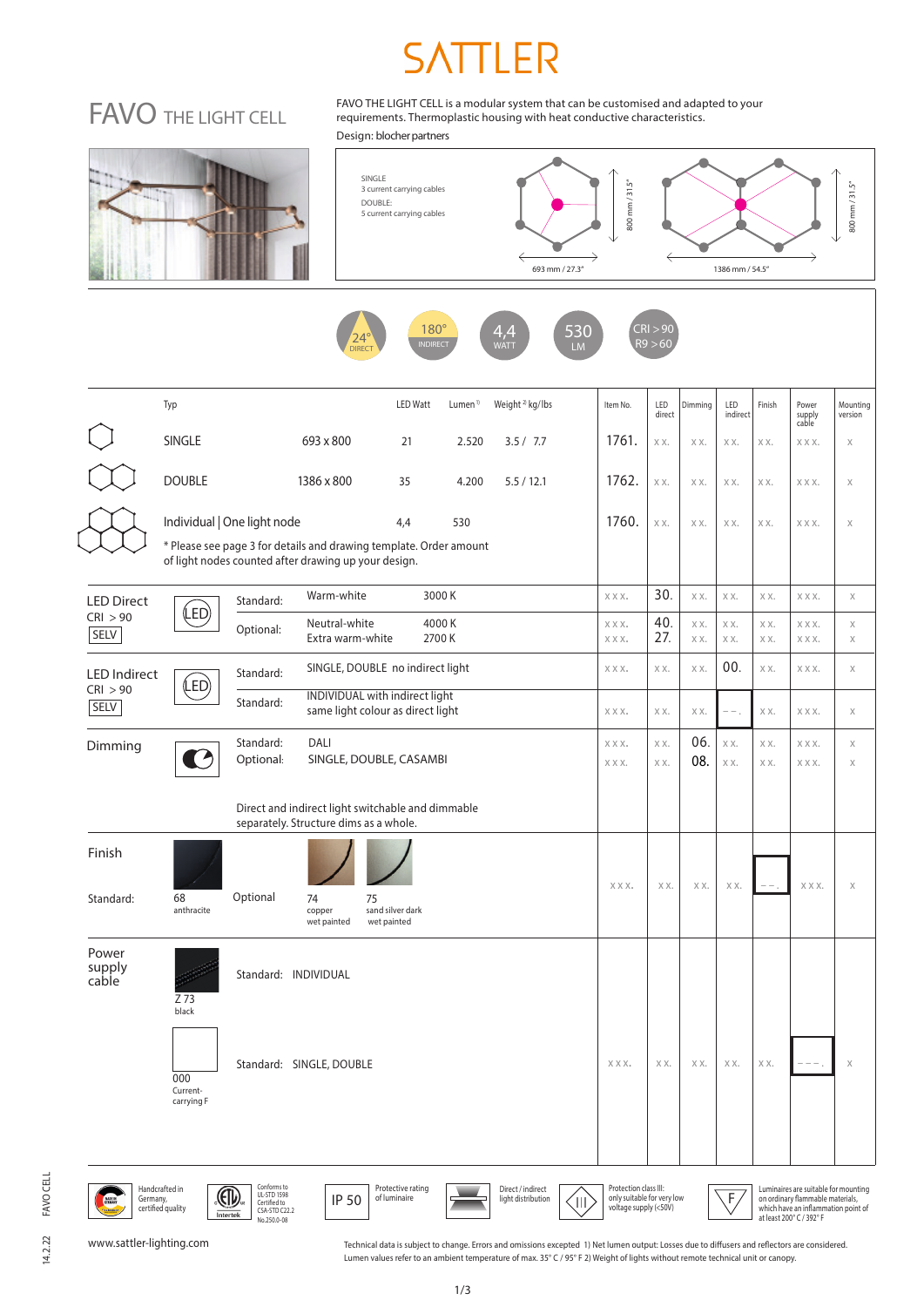## FAVO THE LIGHT CELL

FAVO THE LIGHT CELL is a modular system that can be customised and adapted to your requirements. Thermoplastic housing with heat conductive characteristics. Design: blocher partners



14.2.22

FAVO CELL

**FAVO CELL** 

Handcrafted in COM Comoms to the U.S. Protective rating<br>Germany, Comoms (Serving of Discriment of Discriment of Discriment of Direct/indirect Protection class III: P<br>Certified quality voltage supply (<50V) Germany, certified quality

Conforms to UL-STD 1598 Certified to CSA-STD C22.2 No.250.0-08

www.sattler-lighting.com

Technical data is subject to change. Errors and omissions excepted 1) Net lumen output: Losses due to diffusers and reflectors are considered. Lumen values refer to an ambient temperature of max. 35° C / 95° F 2) Weight of lights without remote technical unit or canopy.

Luminaires are suitable for mounting on ordinary flammable materials, which have an inflammation point of at least 200° C / 392° F

Direct / indirect

**Protective rating Protective rating Protective rating Protect** *ight distribution*